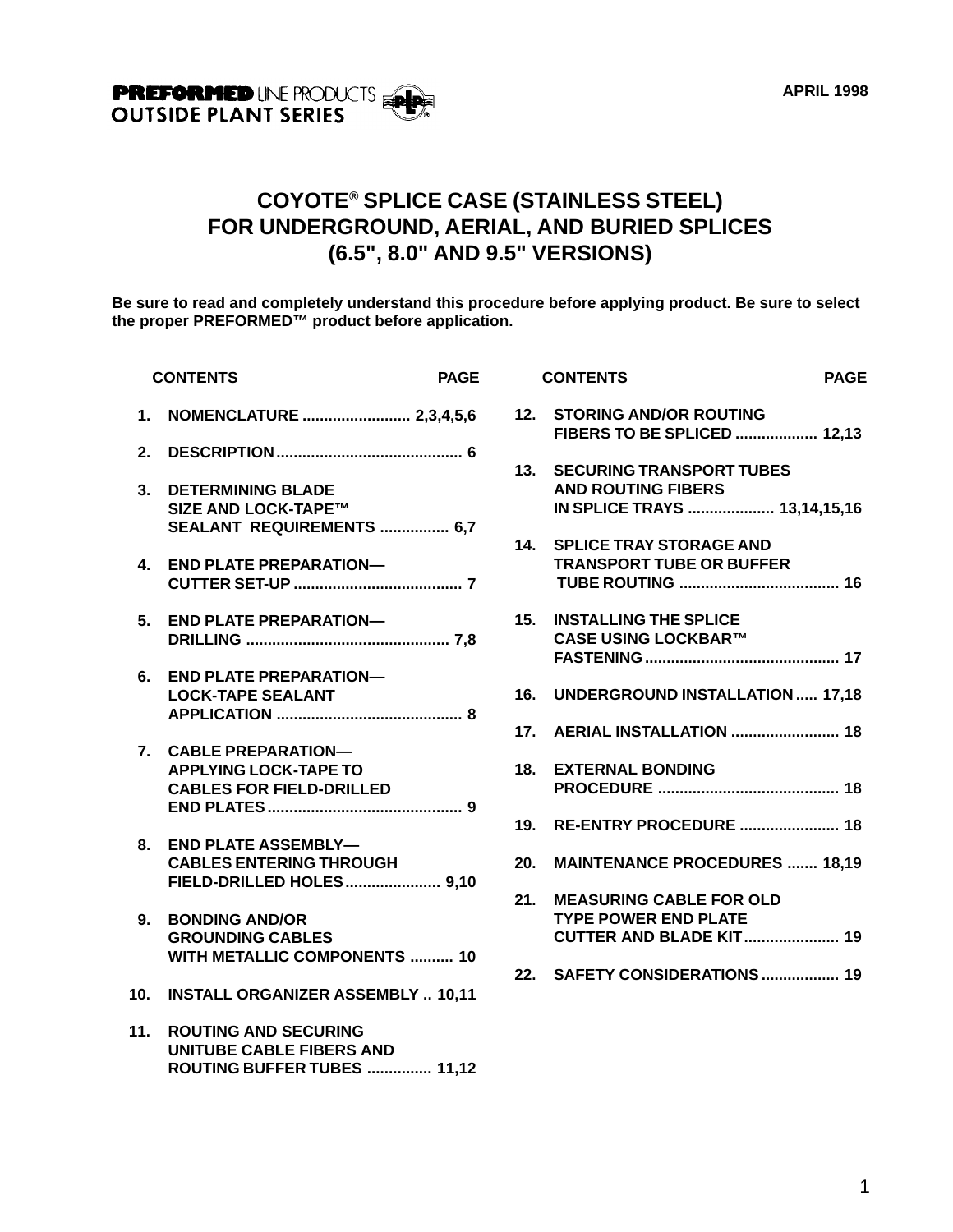#### **1.00 NOMENCLATURE**



**FIGURE 1 – COYOTE SPLICE CASE COMPONENTS (TYPICAL)**

**1. 2. 3. 4. 5. 6.**

> **FIGURE 2 – TRANSITION ASSEMBLY AND RELATED COMPONENTS (TYPICAL FOR UNITUBE VERSIONS)**

- 1. LOCKBAR Fasteners
- 2. Stainless Steel Shell Halves
- 3. 3/4" LOCK-TAPE Sealant
- 4. End Plates
- 5. LOCK-TAPE Sealant Strips
- 6. Air Flange Plug

1. Transport Tubes 2. "L" Brackets<sup>(1)</sup> 3. Torque Bar

Torque Bar

NOTES:

#8006528.

only.

4. Transition Compartment with

1. These items sold with DLX Splice Cases

2. Splice Trays sold separately, except Splice Tray #80805146 is supplied with Splice Cases #8006525, #8006526, #8006527 and

5. Splice Tray Kit with Clear Cover, Elastomer Splice Blocks, Felt Strips and Tie Wraps<sup>(2)</sup> 6. Splice Tray Hold Down Strap

- 7. CABLE Mea-SURE™ Tape
- 8. Aerial Hanging Brackets
- 9. Bond Clamp
- 10. Emery Cloth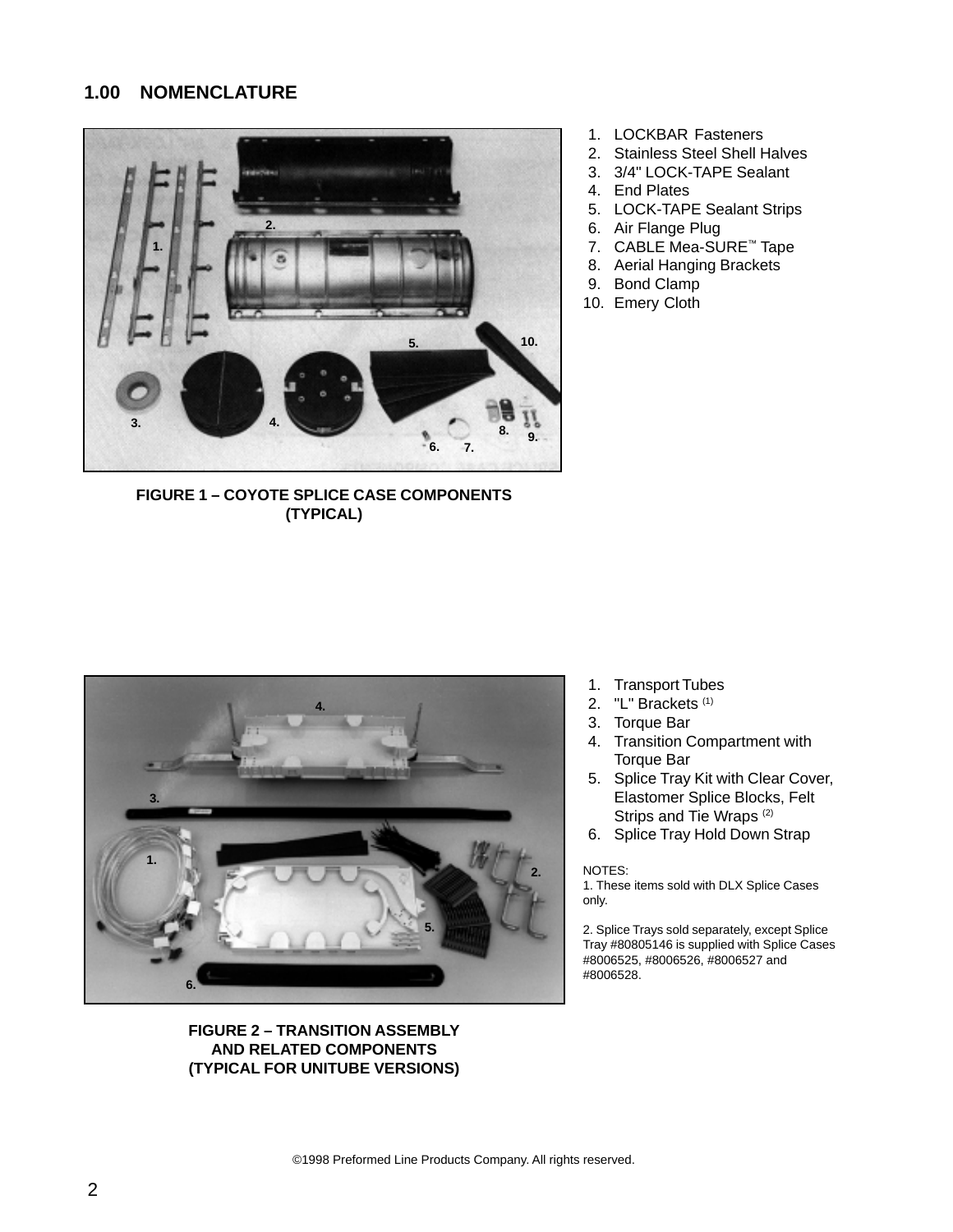

**FIGURE 3 – BUFFER TUBE STORAGE ASSEMBLY AND RELATED COMPONENTS (TYPICAL, EXCEPT 9.5" X 45")**

- 1. "L" Brackets (1)
- 2. Torque Bar
- 3. Buffer Tube Storage Assembly with Torque Bar
- 4. Splice Tray Kit with Clear Cover, Elastomer Splice Blocks, Felt Strips and Tie Wraps (2)
- 5. Splice Tray Hold Down Strap

#### NOTES:

- 1. These items supplied with DLX Splice Cases only.
- 2. Splice Trays sold separately.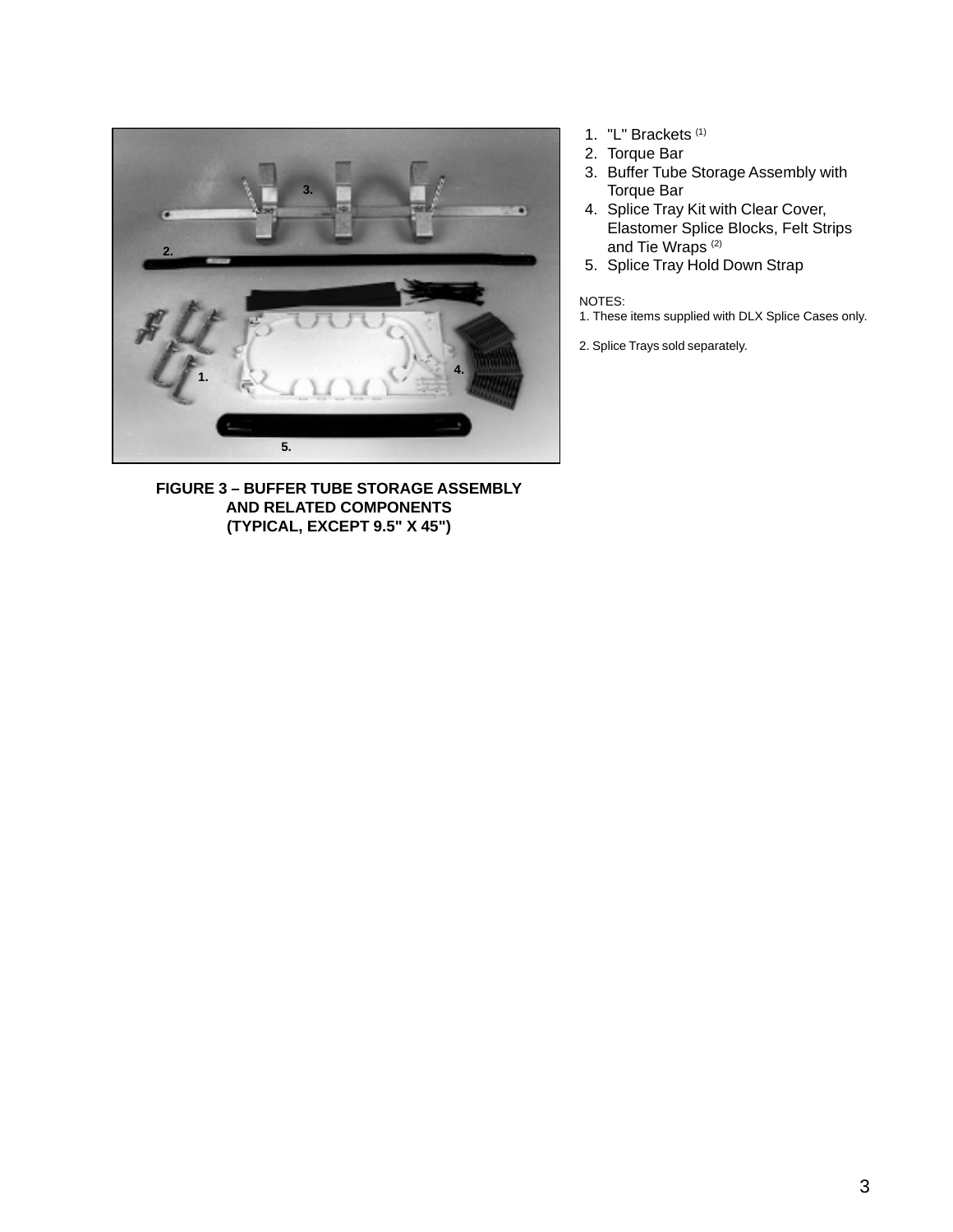# **COYOTE SPLICE CASES**

| Catalog<br><b>Number</b>                            | <b>Description</b>                                                                                                                                                                                                                                                                         |
|-----------------------------------------------------|--------------------------------------------------------------------------------------------------------------------------------------------------------------------------------------------------------------------------------------------------------------------------------------------|
| 8006526<br>(with tray)<br>8006550<br>(without tray) | 6.5" x 22" (for unitube applications, butt splice only), includes one (1) Two-Section End Plate, one (1) Three-Section End<br>Plate, one (1) Transition Assembly, and one (1) Transport Tube Kit and one (1) Splice Tray (80805146).                                                       |
| 8006525<br>(with tray)<br>8006551<br>(without tray) | 6.5" x 22" DLX (for unitube applications, butt splice only), includes one (1) Two-Section End Plate, one (1) Three-Section<br>End Plate with six grounding inserts, one (1) Transition Assembly, one (1) Transport Tube Kit, four (4) "L" Brackets, and<br>one (1) Splice Tray (80805146). |
| 8006615                                             | 6.5" x 22" (for buffer tube applications), includes one (1) Two-Section End Plate (assembled), one (1) Three-Section End<br>Plate, and one (1) Storage Assembly.                                                                                                                           |
| 8006616                                             | 6.5" x 22" DLX (for buffer tube applications), includes one (1) Two-Section End Plate (assembled), one (1) Three-Section<br>End Plate with six grounding inserts, one (1) Storage Assembly, and four (4) "L" Brackets.                                                                     |
| 8006528<br>(with tray)<br>8006552<br>(without tray) | 6.5" x 28" (for unitube applications), includes one (1) Two-Section End Plate (assembled), one (1) Three-Section End Plate,<br>one (1) Transition Assembly, and one (1) Transport Tube Kit, and one (1) Splice Tray (80805146).                                                            |
| 8006527<br>(with tray)<br>8006553<br>(without tray) | 6.5" x 28" DLX (for unitube applications), includes one (1) Two-Section End Plate (assembled), one (1) Three-Section End<br>Plate with six grounding inserts, one (1) Transition Assembly, one (1) Transport Tube Kit, four (4) "L" Brackets, and one (1)<br>Splice Tray (80805146).       |
| 8006617                                             | 6.5" x 28" (for buffer tube applications), includes one (1) Two-Section End Plate, one (1) Three-Section End Plate, and one<br>(1) Storage Assembly.                                                                                                                                       |
| 8006618                                             | 6.5" x 28" DLX (for buffer tube applications), includes one (1) Two-Section End Plate, one (1) Three-Section End Plate with<br>six grounding inserts, one (1) Storage Assembly, and four (4) "L" Brackets.                                                                                 |
| 8006656                                             | 6.5" x 28" DLX EXPRESS VERSION (for buffer tube applications), includes one (1) Two-Section End Plate, one (1) Three-<br>Section End Plate with six grounding inserts, one (1) Express Buffer Tube Storage Assembly, and four (4) "L" Brackets.                                            |
| 8006625                                             | 8" x 28" DLX (for unitube applications), includes one (1) Two-Section End Plate, one (1) Three-Section End Plate with six<br>grounding inserts, one (1) Transition Assembly, one (1) Transport Tube Kit, and four (4) "L" Brackets.                                                        |
| 8006626                                             | 8" x 28" DLX (for buffer tube applications), includes one (1) Two-Section End Plate, one (1) Three-Section End Plate with<br>six grounding inserts, one (1) Buffer Tube Storage Assembly, and four (4) "L" Brackets.                                                                       |
| 8006657                                             | 9.5" x 28" DLX (for unitube applications), includes one (1) Two-Section End Plate, one (1) Three-Section End Plate with six<br>grounding inserts, one (1) Transition Assembly, one (1) Transport Tube Kit and four (4) "L" Brackets.                                                       |
| 8006627                                             | 9.5" x 28" DLX (for buffer tube applications), includes one (1) Two-Section End Plate, one (1) Three-Section End Plate with<br>six grounding inserts, one (1) Buffer Tube Storage Assembly and four (4) "L" Brackets.                                                                      |
| 8006628                                             | 9.5" x 45" DLX (for buffer tube applications), includes one (1) Two-Section End Plate, one (1) Three-Section End Plate with<br>six grounding inserts, one (1) Dual Buffer Tube Storage Assembly and four (4) "L" Brackets.                                                                 |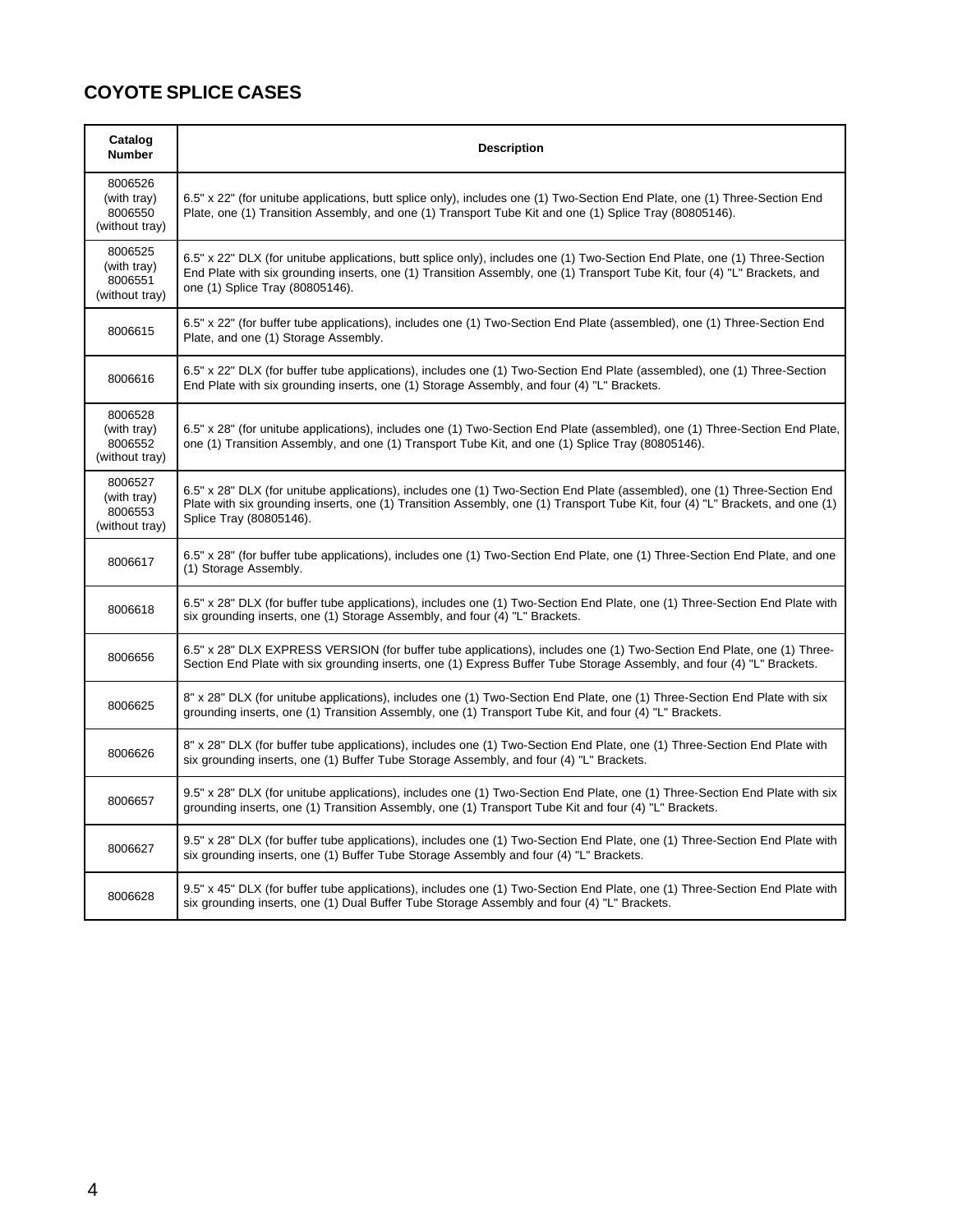# **SPLICE CAPACITIES**

| 6.5" x 22" and 6.5" x 28" COYOTE Splice Cases * |                                     |                                              |                                    |                                            |                                        |  |
|-------------------------------------------------|-------------------------------------|----------------------------------------------|------------------------------------|--------------------------------------------|----------------------------------------|--|
| <b>Catalog Number</b>                           | <b>Description</b>                  | <b>Useable</b><br><b>Connectors</b>          | <b>Splice Capacity</b><br>Per Tray | Maximum No. of<br><b>Trays Per Closure</b> | Max. Closure<br><b>Splice Capacity</b> |  |
| 80805110                                        | 36-Count<br><b>Rigid Block</b>      | <b>Protected Fusion</b><br>Single Mechanical | 36                                 | 4                                          | 144                                    |  |
| 80805514                                        | 36-Count<br><b>Elastomer Blocks</b> | <b>Protected Fusion</b><br>Single Mechanical | 36                                 | 4                                          | 144                                    |  |
| 80805146                                        | Ribbon Fiber<br>Splice Tray         | 3M Mass<br>Connector                         | 96                                 | $\overline{2}$                             | 192                                    |  |
|                                                 |                                     | <b>Protected Mass</b><br>Single Mechanical   | 144                                | $\overline{c}$                             | 288                                    |  |
| 8" x 28" COYOTE Splice Case                     |                                     |                                              |                                    |                                            |                                        |  |
| <b>Catalog Number</b>                           | <b>Description</b>                  | <b>Useable</b><br><b>Connectors</b>          | <b>Splice Capacity</b><br>Per Tray | Maximum No. of<br><b>Trays Per Closure</b> | Max. Closure<br><b>Splice Capacity</b> |  |
| 80805110                                        | 36-Count<br><b>Rigid Block</b>      | <b>Protected Fusion</b><br>Single Mechanical | 36                                 | 6                                          | 216                                    |  |
| 80805514                                        | 36-Count<br><b>Elastomer Blocks</b> | <b>Protected Fusion</b><br>Single Mechanical | 36                                 | 6                                          | 216                                    |  |
| 80805146                                        | <b>Ribbon Fiber</b>                 | 3M Mass<br>Connector                         | 96                                 | 4                                          | 384                                    |  |
|                                                 | Splice Tray                         | Protected<br>Mass Fusion                     | 144                                | 4                                          | 576                                    |  |
|                                                 |                                     |                                              | 9.5" x 28" COYOTE Splice Case      |                                            |                                        |  |
| <b>Catalog Number</b>                           | <b>Description</b>                  | <b>Useable</b><br><b>Connectors</b>          | <b>Splice Capacity</b><br>Per Tray | Maximum No. of<br><b>Trays Per Closure</b> | Max. Closure<br><b>Splice Capacity</b> |  |
| 80805110                                        | 36-Count<br><b>Rigid Block</b>      | <b>Protected Fusion</b><br>Single Mechanical | 36                                 | 10                                         | 360                                    |  |
| 80805514                                        | 36-Count<br><b>Elastomer Blocks</b> | <b>Protected Fusion</b><br>Single Mechanical | 36                                 | 10                                         | 360                                    |  |
|                                                 | Ribbon Fiber<br>Splice Tray         | 3M Mass<br>Connector                         | 96                                 | 6                                          | 576                                    |  |
| 80805146                                        |                                     | Protected<br>Mass Fusion                     | 144                                | 6                                          | 864                                    |  |
| 9.5" x 45" COYOTE Splice Case                   |                                     |                                              |                                    |                                            |                                        |  |
| <b>Catalog Number</b>                           | <b>Description</b>                  | <b>Useable</b><br><b>Connectors</b>          | <b>Splice Capacity</b><br>Per Tray | Maximum No. of<br><b>Trays Per Closure</b> | Max. Closure<br><b>Splice Capacity</b> |  |
| 80805110                                        | 36-Count<br><b>Rigid Block</b>      | <b>Protected Fusion</b><br>Single Mechanical | 36                                 | 18                                         | 648                                    |  |
| 80805514                                        | 36-Count<br><b>Elastomer Blocks</b> | Protected Fusion<br>Single Mechanical        | 36                                 | 18                                         | 648                                    |  |

\*6.5" x 28" Express Version (Cat. No. 8006656) will hold only 50% of the maximum number of trays listed (maximum splice capacity is reduced by one-half).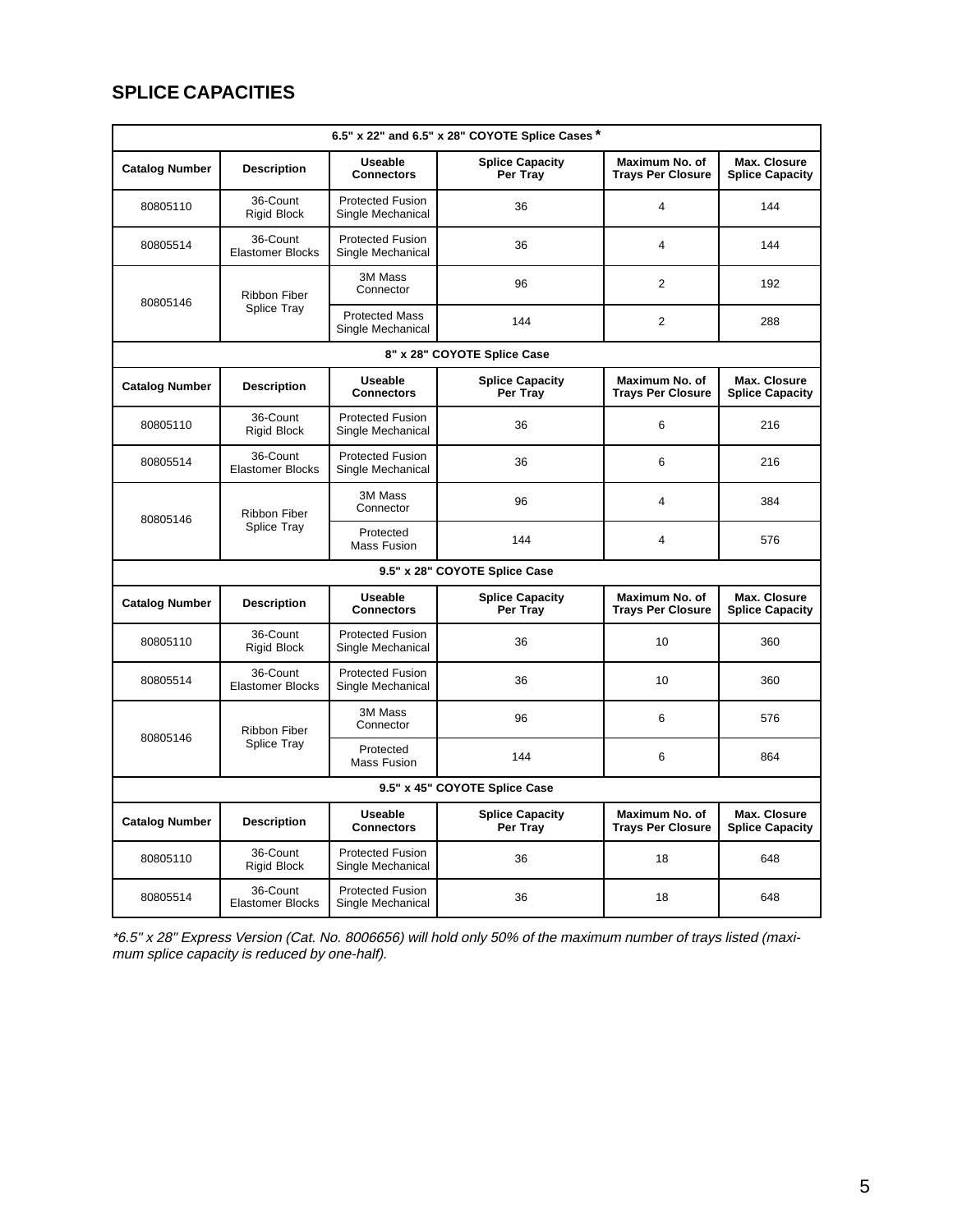**1.01** The COYOTE Splice Case contains everything needed for installation except hand tools, vinyl tape, filled cable cleaning fluid, and C-Cement.

#### **1.02 Tools Needed:**

- Splicer's scissors
- Splicer's knife
- Tabbing shears
- Common screwdriver
- 1/2" deep well socket (6.5" Splice Case)
- 3/8" nutdriver or socket
- Needlenose pliers
- Buffer tube removal tool and/or slitter
- Sidecutters
- Torque Wrench (inch pound readings)\*
- Power End Plate Cutter\*

\*Available from Preformed Line Products

#### **2.00 DESCRIPTION**

**2.01** For Safety Considerations, refer to Section 22.00 of this procedure.

**2.02** The COYOTE Splice Case organizes and distributes unitube and buffer tube type fiber optic cables.

**2.03** The COYOTE Splice Case End Plates have the cable capacities as shown in Figure 4.



**FIGURE 4 – END PLATE CAPACITIES (VIEW FROM INSIDE END PLATE)**

**NOTE:** An additional 1.5" of space is available on each seam for cable entries on the 8.0" COYOTE Splice Case, and an additional 3.0" of space is available on each seam of the 9.5" COYOTE Splice Case. However, provisions for securing the L-Brackets are only provided for the six entries shown in Figure 4.

### **3.00 DETERMINING BLADE SIZE AND LOCK-TAPE SEALANT REQUIREMENTS**

- **3.01** CABLE Mea-SURE Tape is used to determine the correct Power End Plate Cutter blade size and the required layers of LOCK-TAPE Sealant.
- **3.02** To use CABLE Mea-SURE Tape:
	- Wrap it around the cable tightly. (Figure 5)
	- The index line will point to a letter and number.
	- The letter indicates the correct blade size.
	- The number indicates the correct number of layers of half-lapped LOCK-TAPE Sealant. (Figure 5)



**FIGURE 5 – WRAP CABLE MEA-SURE TAPE AROUND CABLE**

**NOTE:** Follow the procedures per paragraph 3.02 for ADSS cable. For OPGW application, measure the OPGW per paragraph 3.02 and follow the procedures for the green sealant moisture block included in the Green Sealant Kit (Cat. No. 8003411).

**NOTE**: If the index line falls on a line between two numbers, always use the number to the right of the line. (Figure 6)



**FIGURE 6 – SKETCH OF MEASURE TAPE**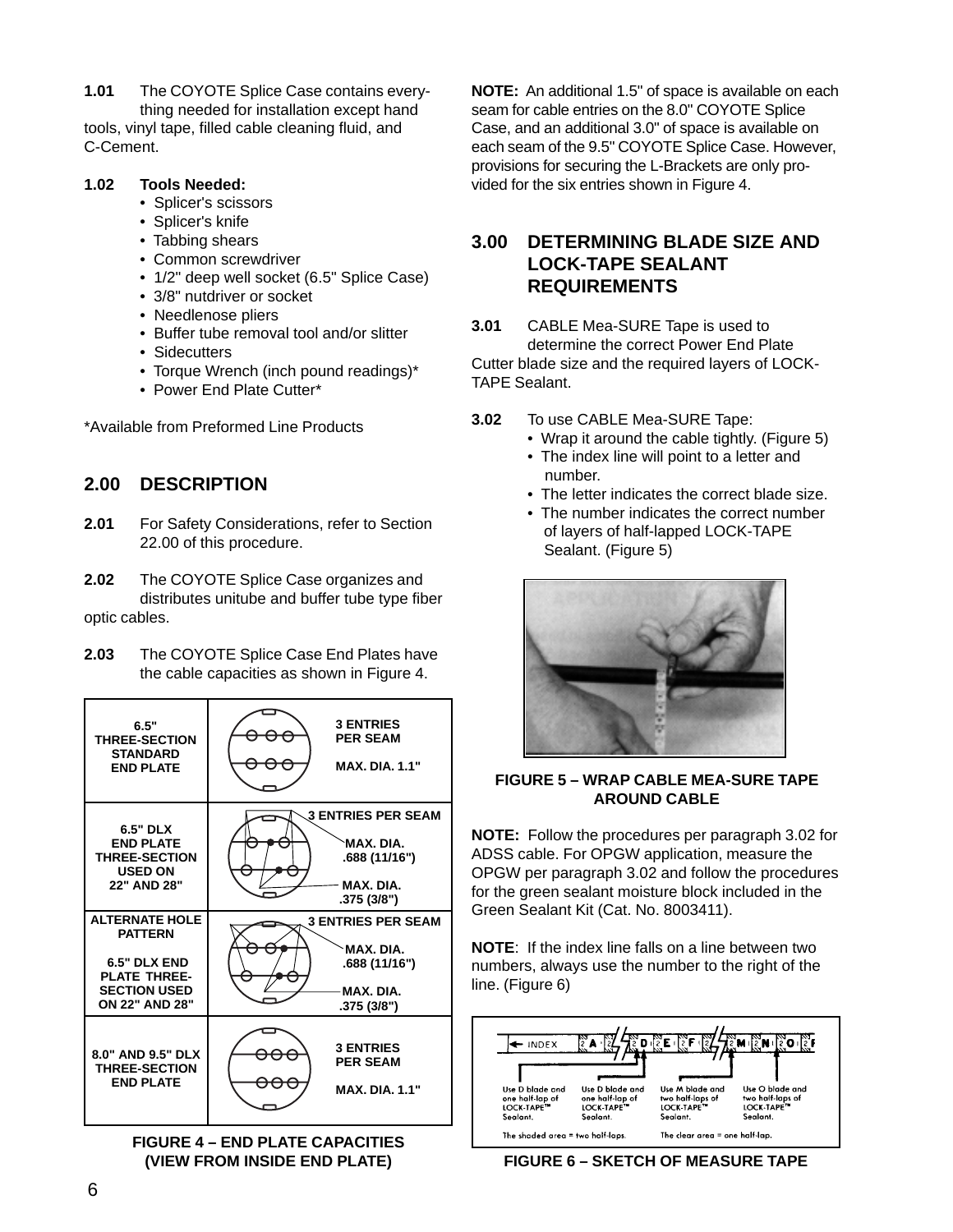**CAUTION:** Cable may vary in diameter from place to place along its length, so be sure to measure each cable at the area where the End Plate is to be placed.

**NOTE**: If still using old cutter with Fiber Measure Tape, refer to Section 21.00 for instructions.

### **4.00 END PLATE PREPARATION – CUTTER SET-UP**

**4.01** When using blades A-D, install the blade directly into chuck. For blades E-DD, first install blade into the drill adapter.

**4.02** Secure blade or adapter into drill chuck. Tighten drill chuck in all three locations.

**CAUTION:** To prevent blades from coming in contact with base of Power End Plate Cutter, insure that blade or adapter is inserted as far into the drill chuck as possible.

**4.03** Insert stop-posts in tapped holes in base of cutter corresponding to the 6.5", 8.0" or 9.5" End Plate diameter and hand tighten firmly. (Figure 7)





### **5.00 END PLATE PREPARATION – DRILLING**

**5.01** Locate the designated drill marks on the End Plate (highlighted in yellow). These marks should face up when placing End Plate in Power End Plate Cutter. (Figure 8)



#### **FIGURE 8 – END PLATE SHOWING THE DESIGNATED DRILL MARKS**

**5.02** To enable bonding/strain relief brackets to be properly applied, the cable entry holes **must** be drilled at the designated drill marks highlighted in yellow.

- **5.03** To position End Plate in the cutter: • Rotate End Plate and slide bearing block along the guides until the drill is positioned over designated drill marks.
	- Then, tighten the clamp screw and thumb screw on the bearing block. (Figure 9)



**FIGURE 9 – BLADE POSITIONED**

**CAUTION:** The thumb screws in the bearing block are backed up by a small nylon pellet. Using cutter with pellet missing could cause damage to the guide rails.

To prevent damage, remove the thumb screws and insert a small piece of cable sheath. Additional nylon pellets are available from PLP®.

- **5.04** Mount a 3/8" drill, drill blade adapter, and one 1/2" deep well socket to the upper end of the bearing block shaft.
- **5.05** Drill through the End Plate until the shaft bottoms out on the stop collar. **When the drill has bottomed out, stop the drill.**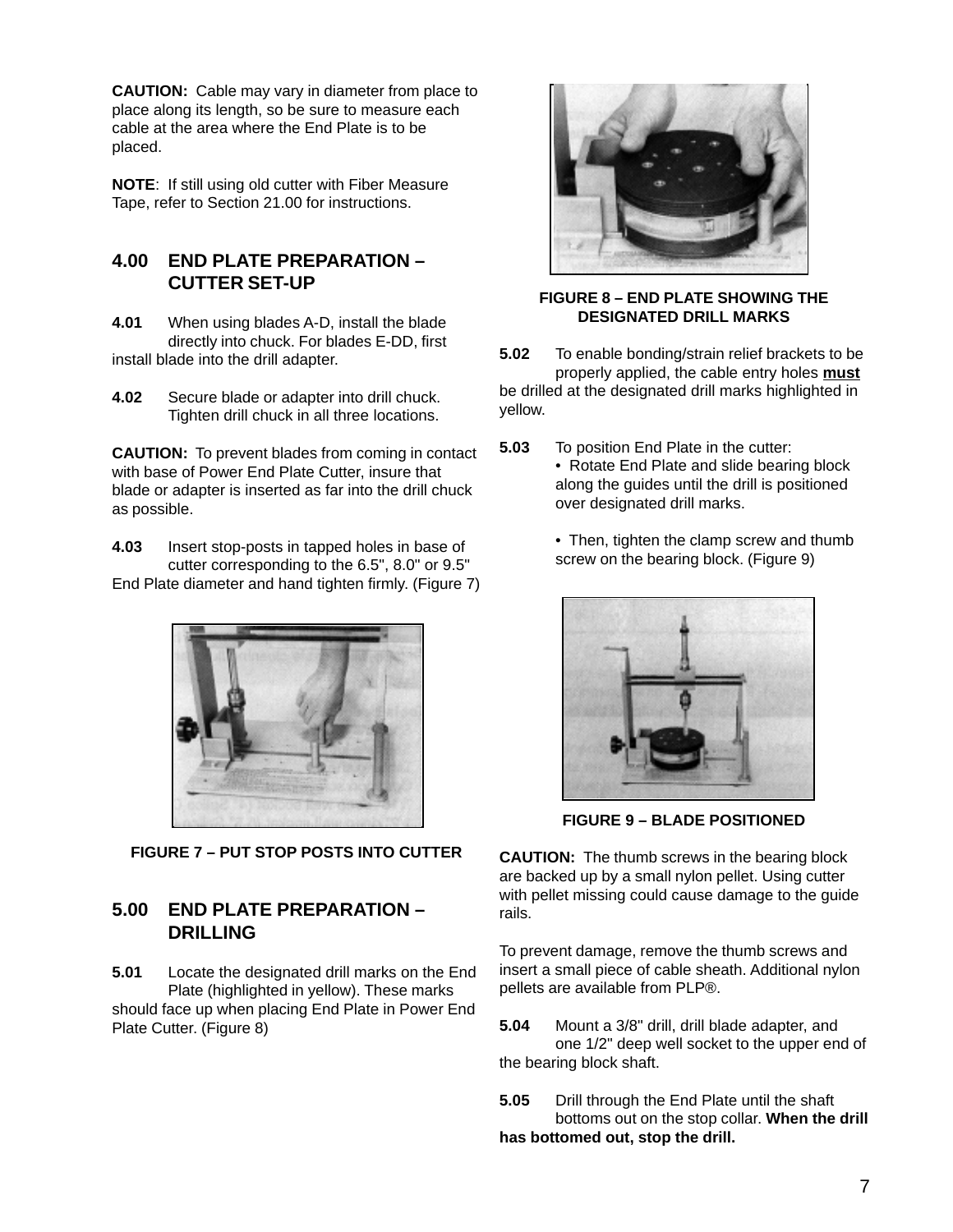**CAUTION: Never** bring the blade back up while it is still turning. This could result in an oversized hole. Do not exert sideways pressure on drill shaft, it may cause damage to the bearing block.

**5.06** If additional holes are needed, repeat preceding steps 4.00-5.05. (Figure 10)



**FIGURE 10 – END PLATE WITH HOLES DRILLED**

**5.07** Remove the End Plate from the cutter and disassemble End Plates by removing both bolts.

### **6.00 END PLATE PREPARATION – LOCK-TAPE SEALANT APPLICATION**

**6.01** Remove sharp edges on plastic and foam in area of opening with emery cloth (provided). (Figure 11)

#### **SCUFF LIGHTLY. DO NOT REMOVE TOO MUCH MATERIAL.**



**FIGURE 11 – SCUFFING CABLE OPENINGS**

- **PLP TIP:** This simple operation will help prevent catching the LOCK-TAPE Sealant when drawing the End Plates together. ONLY USE EMERY CLOTH PROVIDED FOR THIS PROCEDURE.
- **6.02** Apply a thin coat of C-Cement to each inside surface of the End Plate sections.
- **6.03** When C-Cement becomes tacky, remove protective backing from a strip of LOCK-TAPE Sealant.
- **PLP TIP:** Use removed backing from a LOCK-TAPE Sealant strip to dry and remove excess C-Cement applied to End Plate. (Figure 12)





**6.04** Without stretching, apply LOCK-TAPE Sealant over prepared surface of the End Plates, following the contour of the cable holes.

Allow approximately 3/4" of LOCK-TAPE Sealant to extend beyond each end of the End Plate. This will serve as a tightening indicator during the End Plate assembly.

**6.05** Square cut the tape away from the bolt holes. (The area just beyond the metal insert.) (Figure 13)



**FIGURE 13 – SQUARE CUT BOLT HOLES**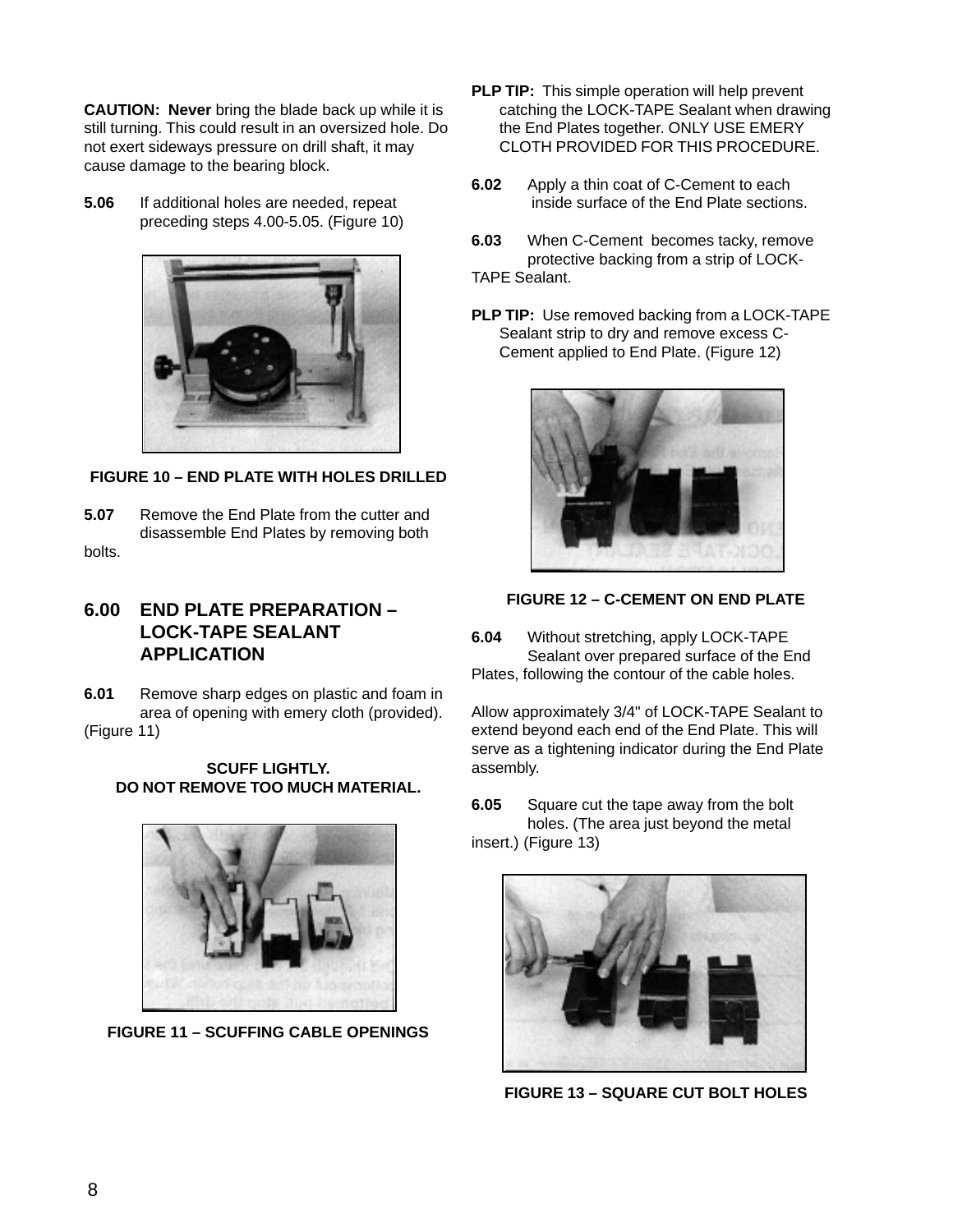## **7.00 CABLE PREPARATION – APPLYING LOCK-TAPE SEALANT TO CABLES FOR FIELD-DRILLED END PLATE**

| <b>Closure</b>    | <b>Continuous</b><br>Length | <b>Cut Cables</b> |
|-------------------|-----------------------------|-------------------|
| $6.5" \times 22"$ | 248"                        | 124"              |
| $6.5" \times 28"$ | 276"                        | 138"              |
| $8.0" \times 28"$ | 280"                        | 140"              |
| $9.5" \times 28"$ | 288"                        | 144"              |
| $9.5" \times 45"$ | 356"                        | 178"              |

**7.01** Measure and mark cables for sheath openings:

**NOTE:** For OPGW applications, a separate Green Sealant Kit (Cat. No. 8003411) must be ordered for each Splice Case. Follow the procedures provided with this kit to prepare the OPGW.

**7.02** Remove the cable sheath to the opening mark(s). Remove any other coverings to expose the central tube or buffer tubes in the center of the cable.

**7.03** If cable contains metallic components, remove an additional 1/2" of outer sheath exposing the metallic shield. This is preparation for bonding and grounding.

**7.04** Remove moisture block tape and any other materials from exposed tube.

**7.05** Mark the cable 1.5" and 5.5" outward from cable opening with metallic components and at 4" outward from the cable opening for dielectric cables. Using the emery cloth provided, scuff the cable between the marks for cables with metallic components or up to the marks for dielectric cables. Always scuff around the cable, never scuff lengthwise.

**7.06** Coat the scuffed area of cable with C-Cement and allow to dry to tacky base.

**7.07** Apply required number of half-lapped layers of 3/4" LOCK-TAPE Sealant around the cable in the area coated with C-Cement. Stretch tape while applying. (Figure 14)

**PLP TIP:** Stretch tape enough to reduce its width to 1/2". Figure 15 shows the completed application of one half-lapped layer of LOCK-TAPE Sealant.



**FIGURE 14 – APPLYING LOCK-TAPE SEALANT**



**FIGURE 15 – COMPLETED LOCK-TAPE SEALANT APPLICATION**

### **8.00 END PLATE ASSEMBLY CABLES ENTERING THROUGH FIELD-DRILLED HOLES**

- **8.01** Using the hex bolts provided, fasten the "L" bracket and retaining clip to the End Plate.
- **8.02** Before installing prepared cables into the End Plate halves, apply 1/4" wide bead of C-Cement adjacent to the drilled hole. (Figure 16)



**FIGURE 16 – BRUSH C-CEMENT OVER LOCK-TAPE SEALANT**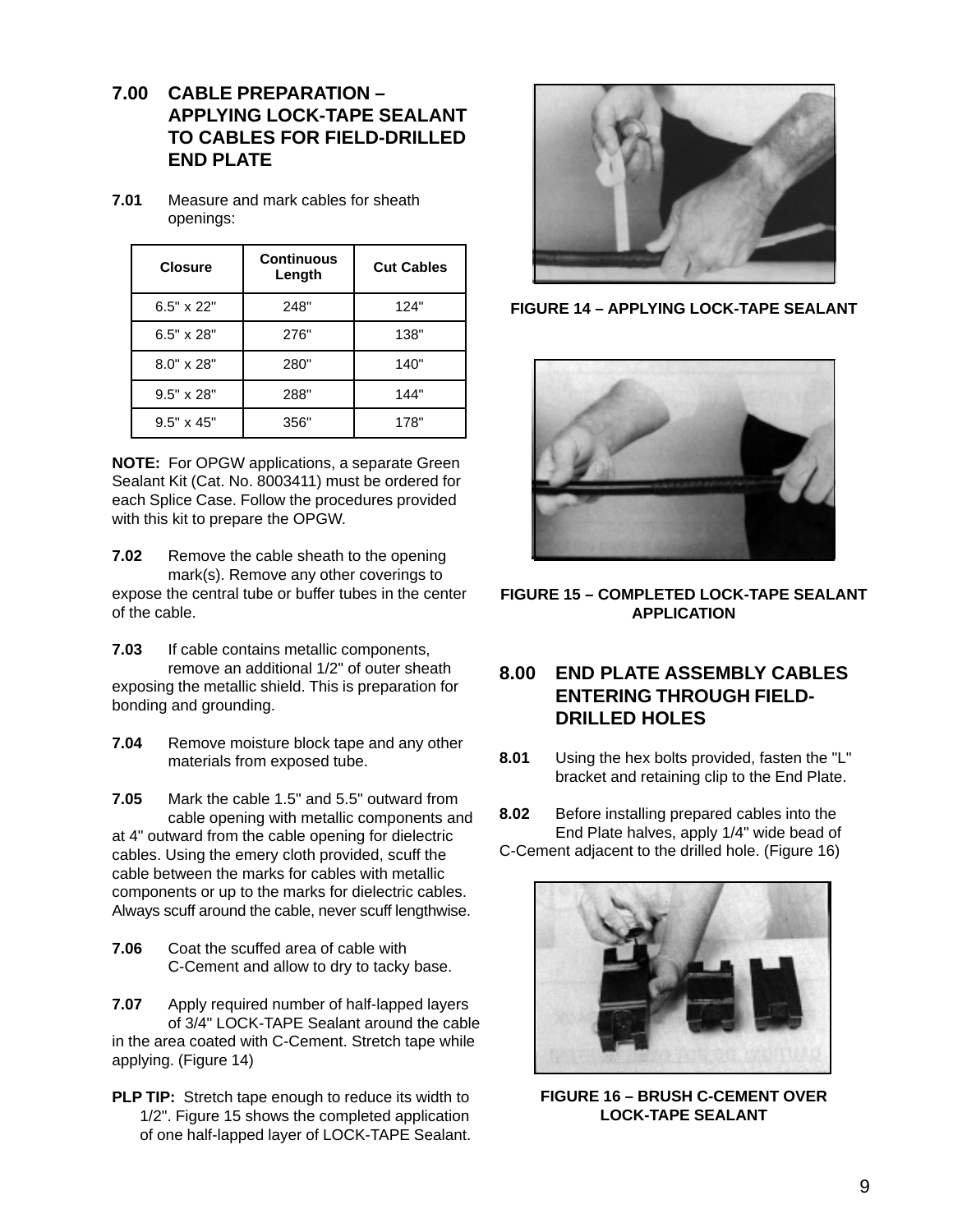**NOTE:** If cables being placed in End Plate require bonding and/or grounding, review Section 9.00 before installing End Plate.

**8.03** Position prepared cables into the lower End Plate section, allowing 1/2" of the LOCK-TAPE Sealant to extend beyond the inside of the End Plate. THIS IS A CRITICAL MEASUREMENT.

**8.04** For cables containing non-metallic strength members, insert strength members into retainer clip and tighten. Cut off excess strength member.

**8.05** Where applications dictate, position prepared cables into the upper End Plate seam per step 8.03 and insert End Plate bolts.

**8.06** Using a socket and ratchet, tighten each bolt evenly in rotation 2 or 3 turns at a time.

#### **CAUTION: Do not use power tools for this operation.**

**8.07** While tightening, the excess LOCK-TAPE Sealant extending from the End Plate section will fold back. When the LOCK-TAPE Sealant stops moving (folds back), the bolts are sufficiently tight. (Figure 17)



#### **FIGURE 17 – TAPE FOLDING BACK**

#### **CAUTION: DO NOT OVER TIGHTEN!**

**8.08** Trim excess LOCK-TAPE Sealant to within 1/8" of End Plate. DO NOT STRETCH TAPE DURING TRIMMING PROCESS.

### **9.00 BONDING AND/OR GROUNDING CABLE WITH METALLIC COMPONENTS**

**NOTE:** Installation of bonding and grounding components may be easier if installed prior to placing cables into End Plate.

**9.01** If cable contains a metallic shield, install shield connector and/or bonding assembly per company specifications.





**9.02** Use one of the small "L" shaped brackets and attach shield connector and/or bonding assembly to the retainer clip of the previously installed large "L" bracket (see Paragraph 8.01).

**9.03** If cable contains a strength member, insert the strength member into the retainer clip and tighten. Cut off excess strength member.

# **10.00 INSTALL ORGANIZER ASSEMBLY**

**10.01** Remove the torque bar attachment bolt from the End Plate and secure the Transition Assembly Torque Bar or Buffer Tube Storage Assembly Torque Bar to the End Plate. (Figures 19A & 19B)



**FIGURE 19A – TRANSITION ASSEMBLY SECURED TO END PLATES (6.5" X 22" DLX SHOWN)**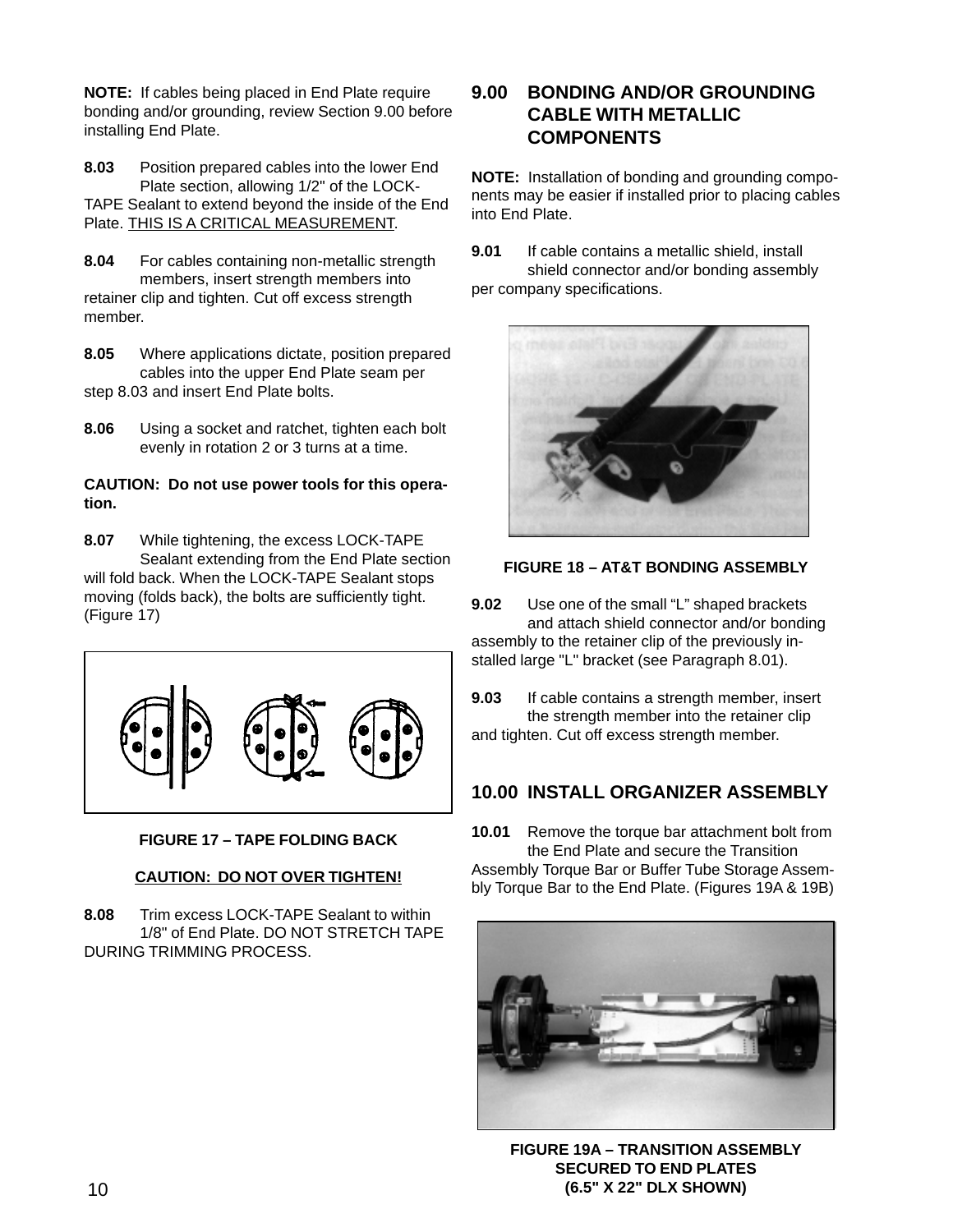

**FIGURE 19B – BUFFER TUBE STORAGE ASSEMBLY SECURED TO END PLATES (6.5" X 22" DLX SHOWN)**

### **11.00 ROUTING AND SECURING UNITUBE CABLE FIBERS AND ROUTING BUFFER TUBES**

**11.01** Place a tape marker on the central tube of unitube-type cables as shown in Figure 20.



#### **FIGURE 20 – LENGTH OF BUFFER TUBE**

**11.02** Remove the central tube to the mark and thoroughly clean the fibers using company approved methods.

**NOTE:** Prior to installing the central tube in transition compartment, apply moisture blocking sealant into the end of the buffer tube according to company or manufacturer's practices.

**11.03** Use the tie wraps provided to secure the two (2) main cables to the outside tie down locations of the transition compartment. (Figure 21)



#### **FIGURE 21 - CENTRAL TUBE SECURED IN TRANSITION COMPARTMENT (6.5" X 22" DLX SHOWN)**

#### **CAUTION: USE CARE WHEN HANDLING EXPOSED FIBER**

**NOTE:** When securing the central tube, always apply two tie wraps.

**11.04** If a third cable (branch cable) is used, secure the central tube or buffer tubes as close as possible to one of the main cables.

**11.05** If the upper End Plate seam is needed for additional branch cables, reduce the length of the buffer tube to 5/8" beyond the cable jacket. (Figure 22)



**FIGURE 22 – SHORTENED BUFFER TUBE WITH PLACED ANGULAR END OF TRANSITION TUBE**

**11.06** Using Transition Tubing (available from PLP®, cat. #8003280), make an angular cut at the end where the fiber will be inserted and wrap one layer of felt tape 1/2" in from the opposite end of the tube. (Figure 22)

**NOTE:** Before placing the fiber into the transition tube, check that no burrs are present on the I.D. of the buffer tube. If burrs are present, carefully remove or gently press the burrs outward.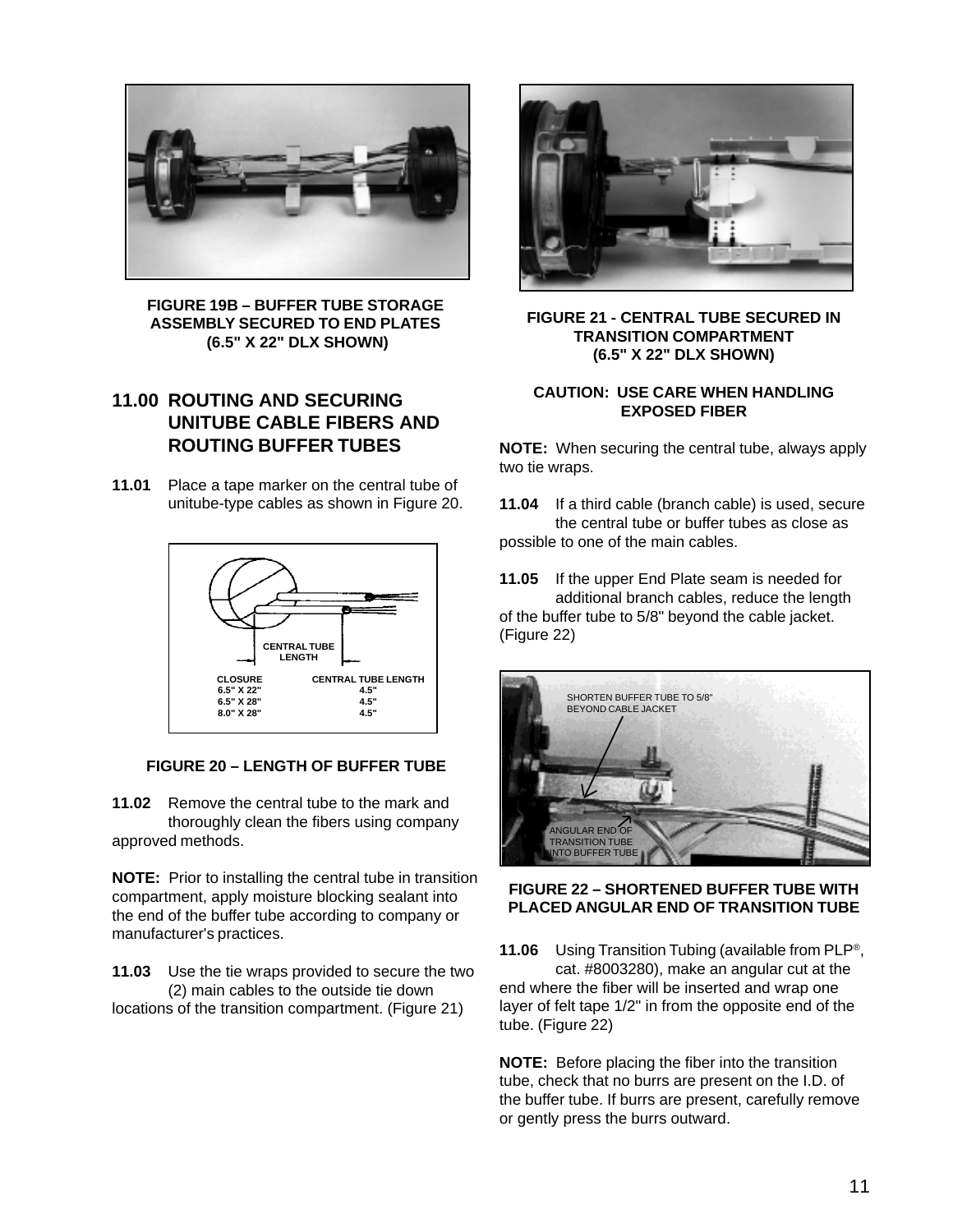- **11.07** Insert fiber into the transition tube and slide the tube over the fiber until the angular cut end of the transition tube meets the buffer tube.
- **11.08** Ease the angular cut end of transition tube into the buffer tube and insert inward for 3/8" to 1/2". (Figure 23)



**FIGURE 23 – EASE TRANSITION TUBE INTO BUFFER TUBE**

**11.09** Route transition tubes downward toward the center of the transition compartment, into the clips provided, and secure into the transition compartment as close as possible to one of the main cables.

**11.10** Route fibers one and one-half (1-1/2) times around the transition compartment and out. For continuous loop, wrap until all fiber is stored. (Figure 24)



**FIGURE 24 – ROUTING FIBERS WITHIN TRANSITION COMPARTMENT (6.5" X 22" DLX SHOWN)**

**11.11** Route buffer tubes one turn through the buffer tube storage clip as shown in Figure 25.



**FIGURE 25 – ROUTING BUFFER TUBES WITHIN BUFFER TUBE STORAGE CLIPS (6.5" X 22" DLX SHOWN)**

### **12.00 STORING AND/OR ROUTING FIBERS TO BE SPLICED**

**NOTE:** Fibers of unitube-type cables should be installed into transport tube using pull string contained within the tube; however, for small count fiber groups, it may be easier to push fiber through the tube.

| <b>Transport Tube Lengths for</b><br>each COYOTE Splice Case |                                        |  |
|--------------------------------------------------------------|----------------------------------------|--|
| <b>Splice Case</b><br>Size                                   | <b>Transport</b><br><b>Tube Length</b> |  |
| $6.5" \times 22"$                                            | 28"                                    |  |
| $6.5" \times 28"$                                            | :34"                                   |  |
| $8.0" \times 28"$                                            | 36"                                    |  |

**12.01** On continuous cables only, identify and cut fibers to be spliced at the midpoint in the

fiber loop. This will permit splicing in either direction.

**12.02** Group fibers into groups of 12 or 18, based on quantity of fibers to be spliced. This will identify the number of required transport tubes.

**12.03** Select the required number of transport tubes and wrap one layer of felt tape 1/2" from both ends of the tube. Wrap one layer of felt tape 1/2" from the end of the buffer tubes.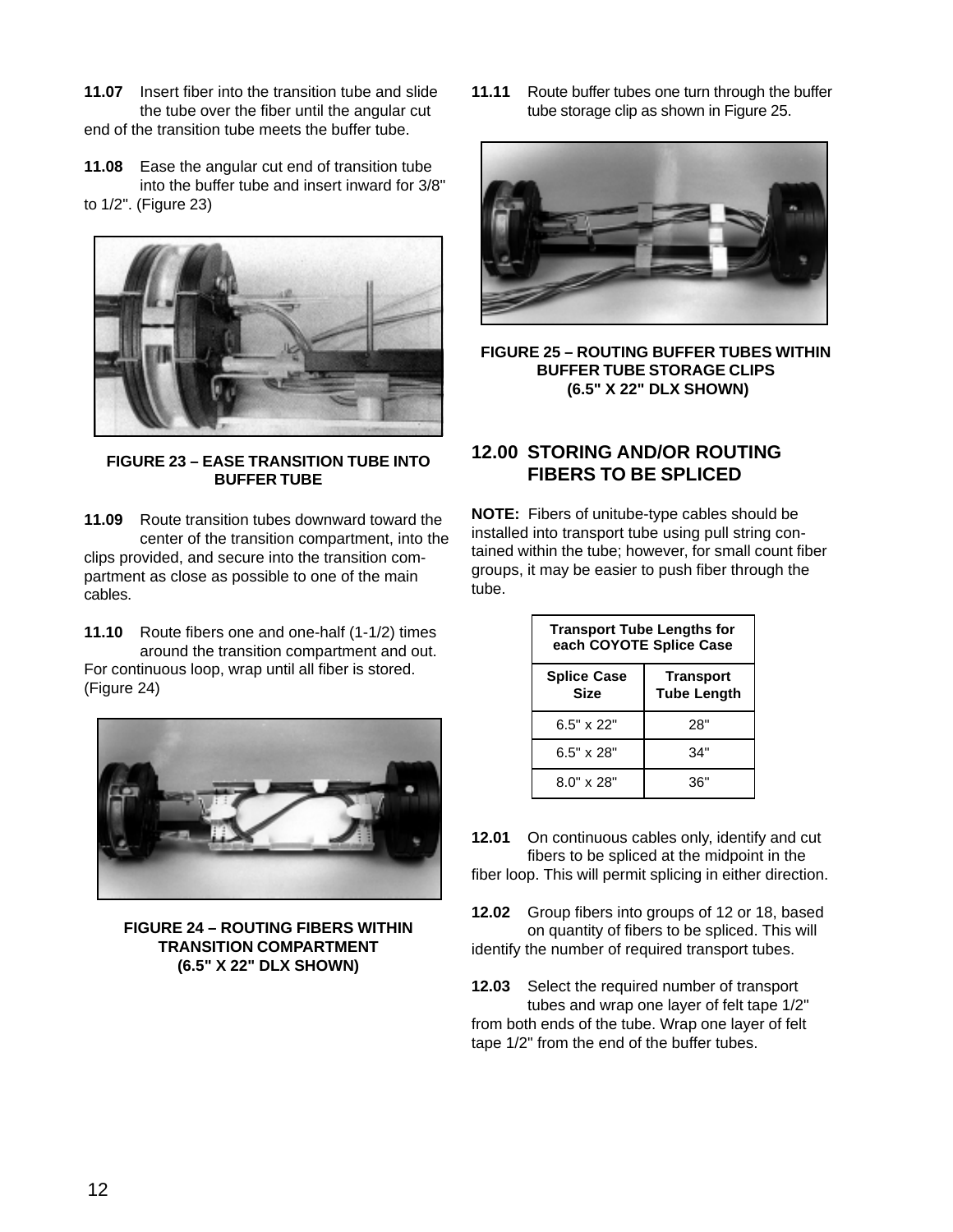**12.04** To feed the fiber through the transport tube, apply the pull string to the fiber with a double half hitch knot.



#### **FIGURE 26 – PULL STRING THROUGH TRANSPORT TUBE**

- **12.05** Gently pull the fiber group through the transport tube. (Figure 26)
- **PLP TIP:** The fiber group will feed through the transport tube easier if the transport tube is held as straight as possible during the operation.



**FIGURE 27 – FIBER THROUGH TRANSPORT TUBE**

- **12.06** Complete steps 12.04 and 12.05 for the remaining fiber groups.
- **12.07** Route transport tubes and secure using the tie wraps provided. Secure all the transport tubes to the inside tie wrap locations. (Figure 28)



**FIGURE 28 – SECURING TRANSPORT TUBES TO TRANSITION COMPARTMENT**

#### **13.00 SECURING TRANSPORT TUBES AND ROUTING FIBER IN SPLICE TRAYS**

**13.01** There are two types of splice trays available for the COYOTE Splice Case. The single fiber trays is designed for single fusion or single mechanical splice applications. The single fiber tray can accommodate up to 36 single fiber splices. The mass fiber tray is designed for 12 mass fusion or 8 mass mechanical splices. (Figure 29)



#### **FIGURE 29 - SPLICE TRAYS**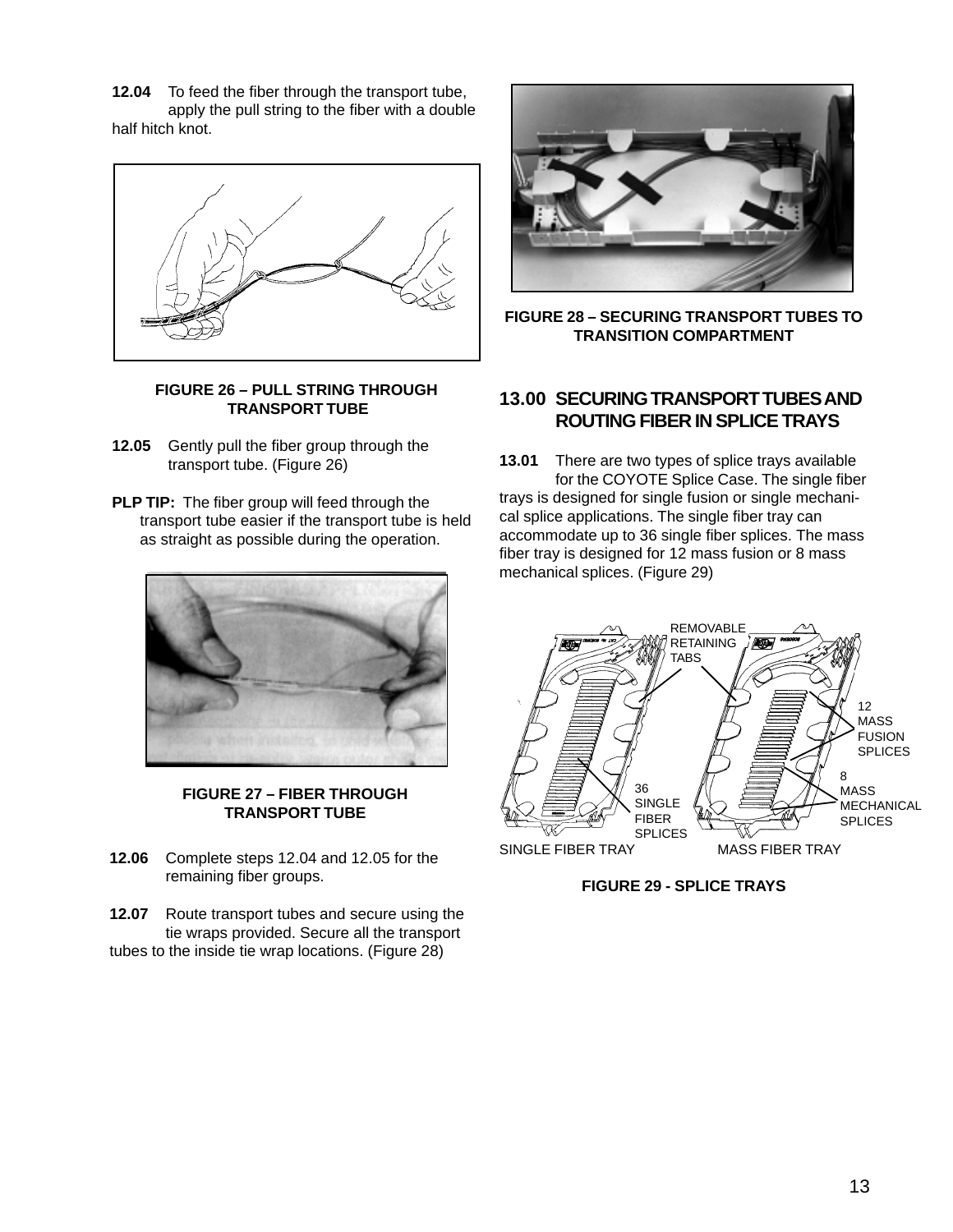

**FIGURE 30 - REMOVE SPLICE TRAY COVER**

- **13.03** Position the transport tubes or buffer tubes onto the splice tray so they extend 1/4" (.64 cm) past the tie down holes and apply provided tie wraps as shown in Figures 31 A & B.
- **PLP TIP:** For easy tie wrap installation, insert the tie wrap with the ridges on the inside of the loop, with the head opposite the notch in the splice tray. Insert the tail into the head. Press head down to the tray and hold in place while pulling the tail to tighten the tie wrap.



**FIGURE 31A - SECURE TIE WRAPS**



#### **FIGURE 31B - POSITION AND SECURE TRANSPORT TUBES OR BUFFER TUBES**

**13.04** When routing the fiber in the **SINGLE COUNT SPLICE TRAY**, route fibers **1-24** 1-1/2 times around the splice tray and lay into the top of the splice block (see Figure 32A). Route fibers **25- 36** 1-3/4 times around the splice tray, and lay into the bottom of the splice block (see Figure 32B).

**NOTE:** There should be a minimum of 50" (127 cm) of exposed fiber for splicing.



**SINGLE FIBER SPLICE TRAY–FIBERS 1-24**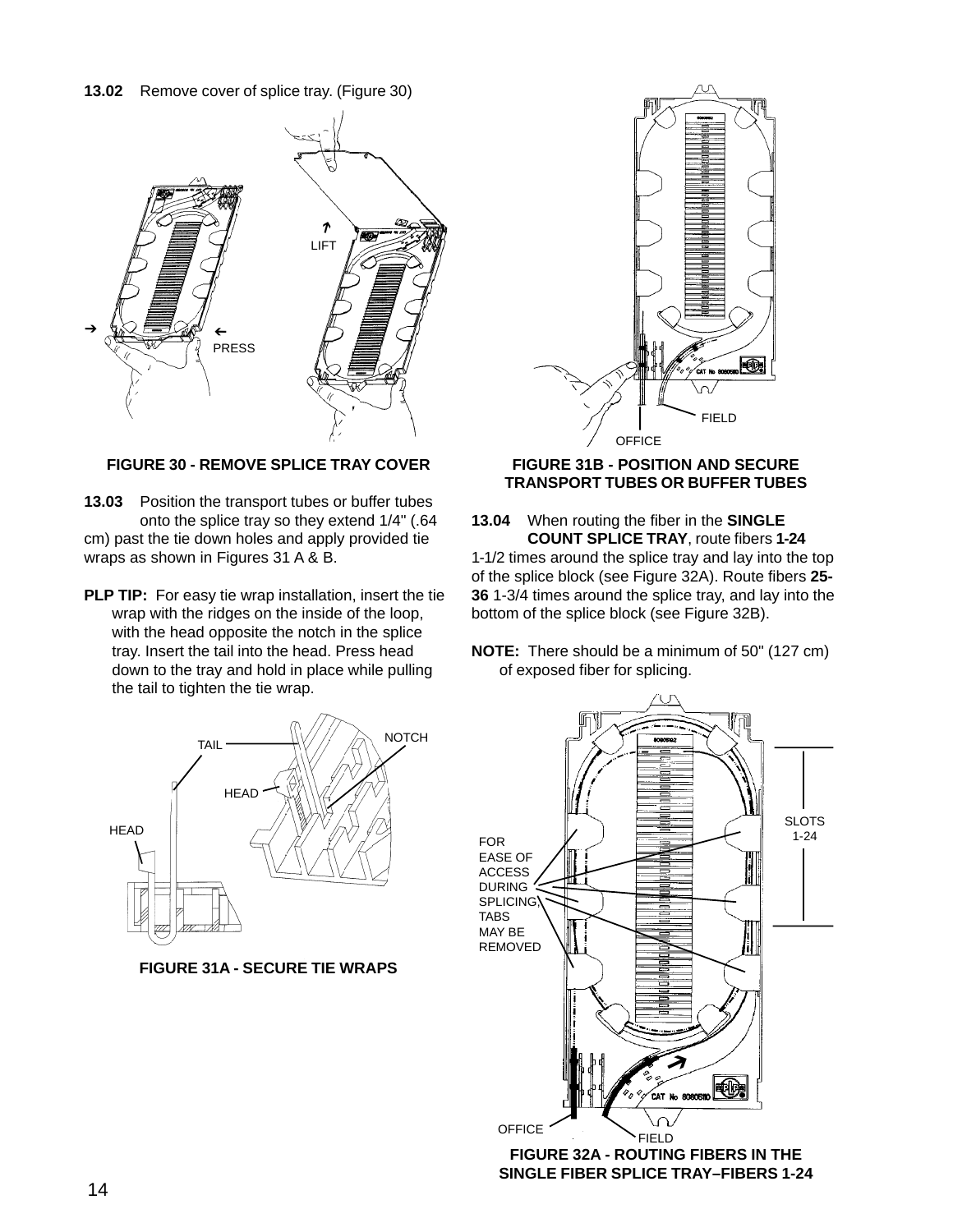

#### **FIGURE 32B - ROUTING FIBERS IN THE SINGLE FIBER SPLICE TRAY–FIBERS 25-36**

**13.05** Splice the fibers according to your accepted company practices. (Figure 33)



**FIGURE 33 - BEND RADIUS - IMPORTANT**

**PLP TIP:** If splice protectors loosely fit in the slots of the splice block, wrap each protector with felt tape to provide the desired fit **or** use a bead of silicone caulk to secure the connectors and place a strip of felt tape over the connectors and silicone caulk. Place Splice Count Label on cover to identify fibers spliced. On the back of both trays, slots are provided to aid in the removal of splice protectors or connectors. (Figure 34)



**FIGURE 34 - SPLICE BLOCK SLOTS**

#### **13.06** When routing the fiber in the **MASS FIBER SPLICE TRAY for MASS MECHANICAL**,

route fibers 1-1/2 times around the splice tray and lay into the top of the splice block. (Figure 35)

**NOTE:** There should be a minimum of 50" (127 cm) of exposed fiber for splicing.



#### **FIGURE 35 - ROUTING FIBERS IN THE MASS FIBER SPLICE TRAY FOR MASS MECHANICAL**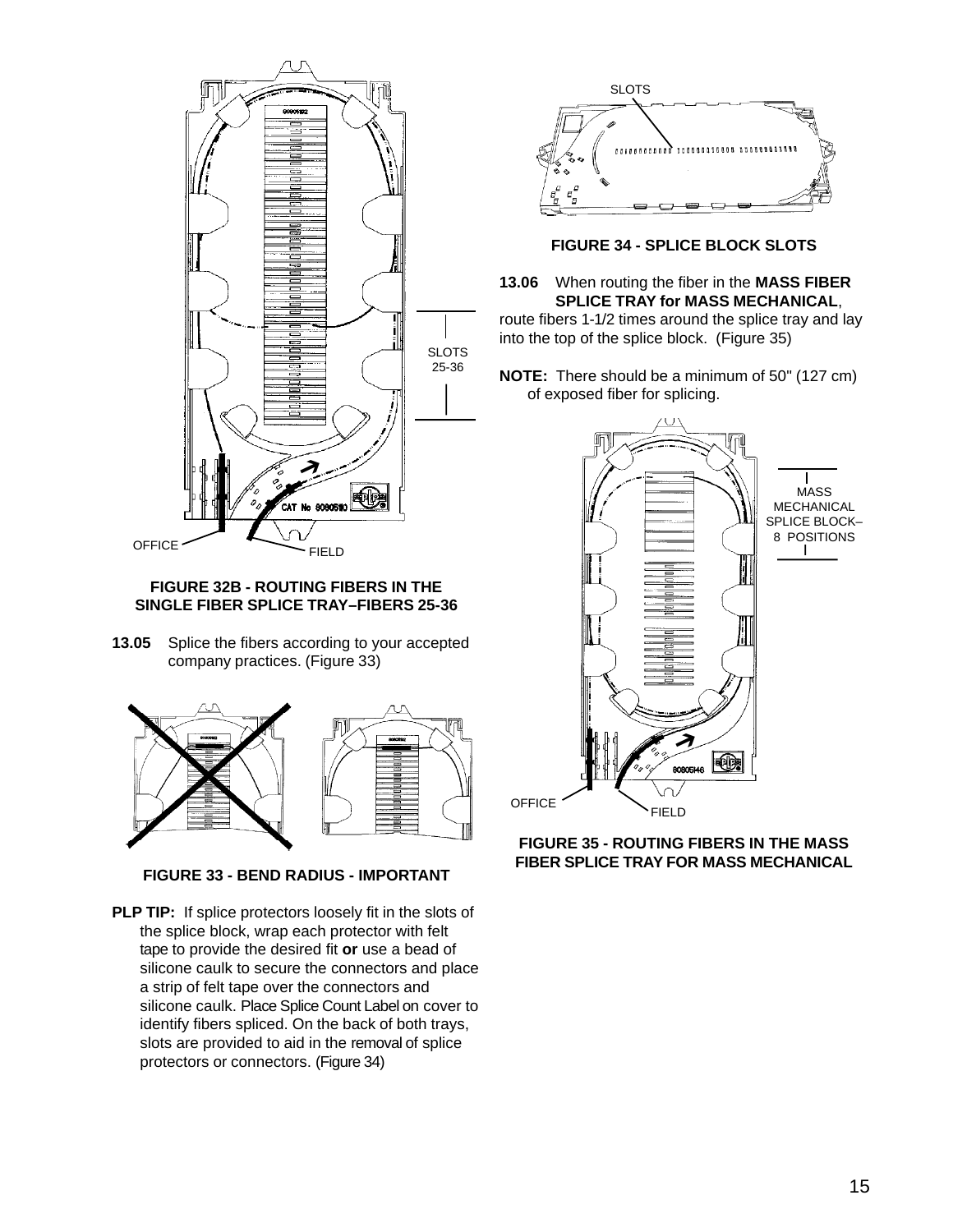**13.07** When routing fibers in the **MASS FIBER SPLICE TRAY for MASS FUSION**, route fiber 1-3/4 times around the splice tray and lay into

the splice block. (Figure 36)



#### **FIGURE 36 - ROUTING FIBERS IN THE MASS FIBER SPLICE TRAY FOR MASS FUSION**

- **13.08** Splice fibers according to accepted company practices.
- **PLP TIP:** If splice protectors loosely fit in the slots of the splice block, wrap each protector with felt tape to provide the desired fit **or** use a bead of silicone caulk to secure the connectors and place a strip of felt tape over the connectors and silicone caulk.
- **13.09** Replace all tray retaining tabs.
- **13.10** To replace tray cover, position pivotal arm on plastic cover underneath the hinges on the splice tray and snap into place. (Figure 37)



**FIGURE 37 - REPLACE SPLICE TRAY COVER**

# **14.00 SPLICE TRAY STORAGE AND TRANSPORT TUBE OR BUFFER TUBE ROUTING**

**14.01** Route the Transport Tubes of unitube-type cables alongside the Transition Compartment and stack Splice Trays on the threaded studs. (Figure 38)



#### **FIGURE 38 - ROUTING OF TRANSPORT TUBES AND SPLICE TRAY ORIENTATION**

**14.02** Route the buffer tubes of loose tube-type cables within the buffer tube storage clips and stack the splice trays on the threaded studs. (Figure 39)



**FIGURE 39 - ROUTING OF BUFFER TUBES AND SPLICE TRAY ORIENTATION**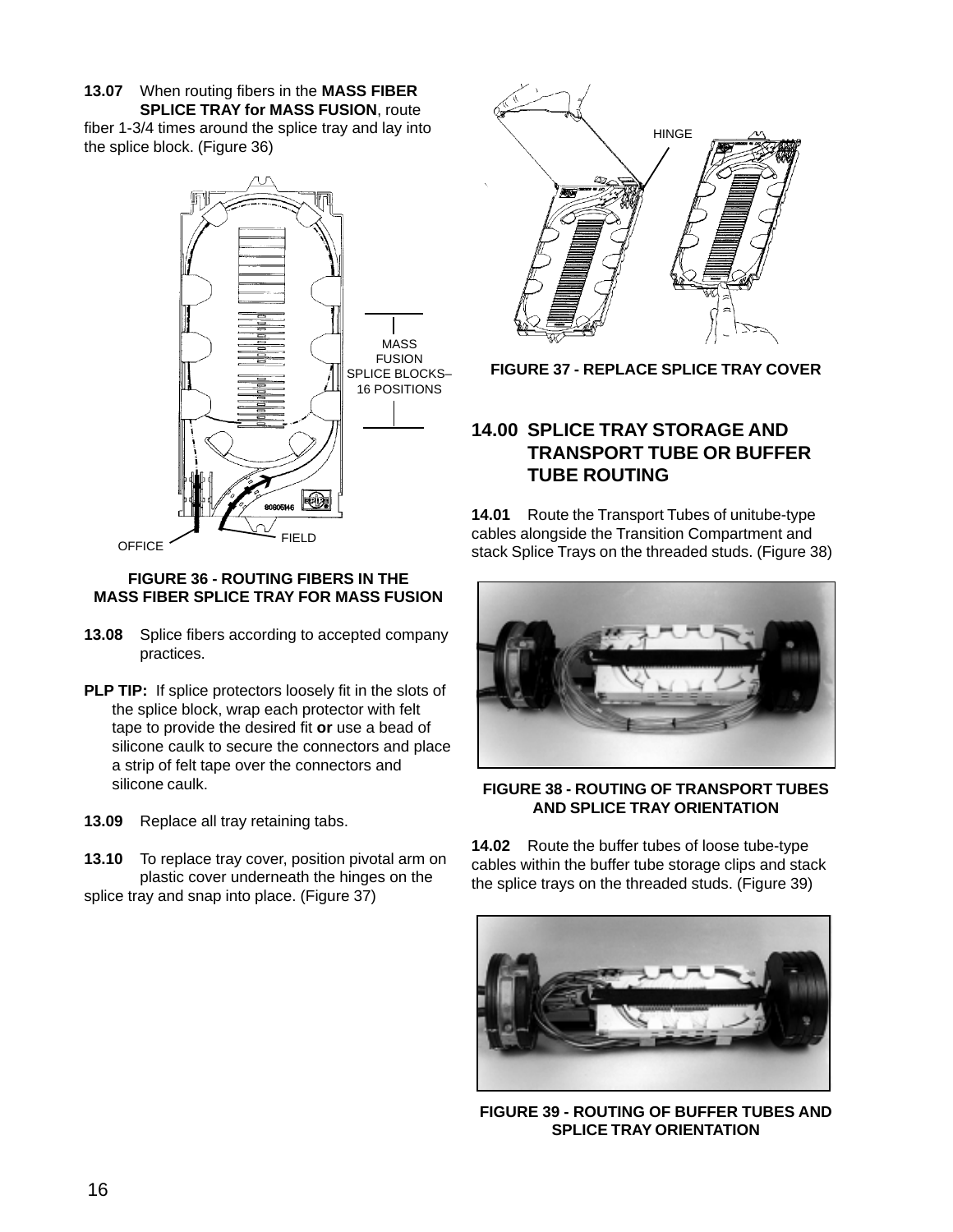### **15.00 INSTALLING THE SPLICE CASE USING LOCKBAR FASTENING**

**15.01** The neoprene in the outer shells must be pliable when installed. In cold weather, for new installation or re-entry, warm outer shells prior to installation. Remove protective paper liners.

**PLP TIP:** Shells may be warmed in a truck cab or by placing near manhole vent hose. If space permits, bring the shells down into the manhole during splicing operation.

**15.02** Aerial applications require that the suspension plates be installed to the back LOCKBAR Fastener prior to its application to the Splice Case. Special holes are provided on either side of the back LOCKBAR Fastening Assembly for this purpose. (Figure 40)



**FIGURE 40 – AERIAL SUSPENSION PLATES**

**15.03** For external bonding, the bolt, bonding clip, and nut must be applied to the front (keyhole) LOCKBAR Assembly before mating it with the back LOCKBAR Assembly. Special holes are provided on either side of the front LOCKBAR Assembly for this purpose. The bolt head is applied inside the LOCKBAR Channel. The bonding clip and nut are applied to the bolt on the outside LOCKBAR Assembly face. Refer to Figure 41 for proper alignment of parts.

**NOTE:** The external bonding clamp **must** be used for all aerial, buried, and underground installations.



**FIGURE 41 – PROPER ALIGNMENT OF PARTS**

- **15.04** Now that all LOCKBAR System preparatory steps have been accomplished, apply the back shell half (without air flange) over End Plates.
- **15.05** Apply the front shell half (containing air flange).
- **15.06 NOTE:** Prior to the application of the back LOCKBAR Assembly, be certain that the nuts are near the end of the threaded bolts. The ends of the threaded bolts have been treated so that the nuts remain on them and cannot be easily removed.

**NOTE:** Positioning tabs have been added to each LOCKBAR Fastener (front and back). These tabs should always point away from the Splice Case and will help assure proper alignment and eliminate the chance of a LOCKBAR Fastener being misapplied. (Figure 42)



**FIGURE 42 – LOCKBAR FASTENING**

**15.07** Install LOCKBAR Fastening system as shown in Figure 42. LOCKBAR Fastening consists of a (back) studded LOCKBAR Assembly with factory assembled threaded bolts and nuts, and a (front) keyhole LOCKBAR Assembly. The back LOCKBAR Assembly mates with the front LOCKBAR Assembly through the flange of the Splice Case shells, and then locks into position.

**15.08** Tighten LOCKBAR Fastener in accordance with torque sequence label located on the front half of Splice Case.

**15.09** Flash test all installations according to company practices. Be certain to replace the F pressure valve with the plug supplied with the case. If the installation necessitates the F valve is left on the case, be certain to use a new valve and do not scratch the plated surface.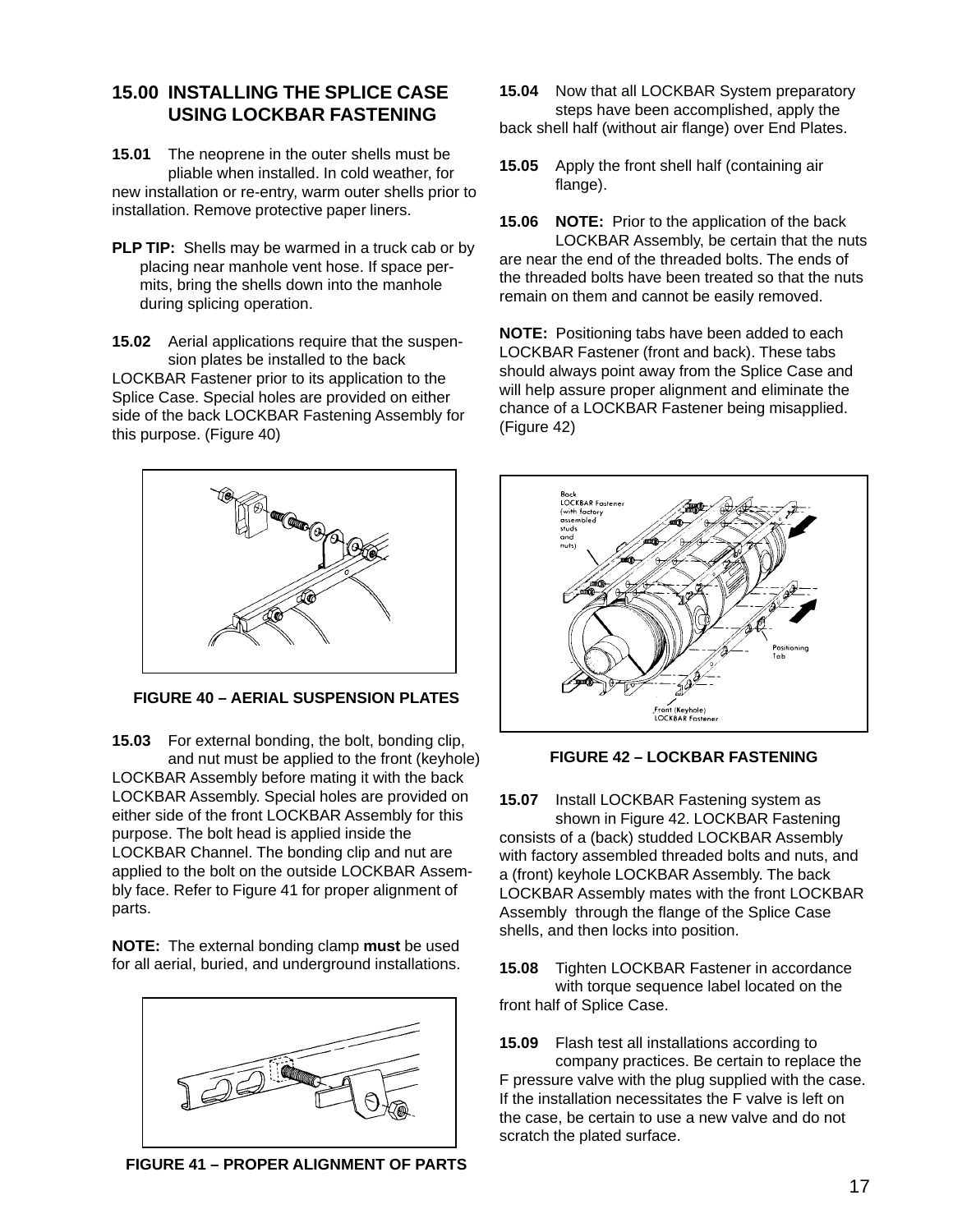**15.10** After nuts have been tightened to the required torque value, a certain amount of relaxation occurs. This it to be expected. DO NOT RE-TORQUE. This can damage the Splice Case.

## **16.00 UNDERGROUND INSTALLATION**

**16.01** The Splice Case should be installed between the manhole racks.

**16.02** COYOTE Splice Cases are very light and will float in a water-filled manhole. They must be tied down.

**NOTE:** It is recommended that the PREFORMED Splice Case Manhole Support, Catalog No. 80007614, be used to support and tie down the Splice Case.

## **17.00 AERIAL INSTALLATION**

**17.01** Place two lashing wire clamps (not supplied) on the suspension strand; (Figure 43) one directly above each aerial suspension plate that was placed in Step 15.02.



**FIGURE 43 – AERIAL INSTALLATION**

**17.02** Be sure all nuts and washers are in their proper position. Tighten nuts securely.

### **18.00 EXTERNAL BONDING PROCEDURE**

**External bond methods will be shown, but company practices should be followed.**

- **18.01** Select the external bonding clamp and bonding bolt from the package.
- **18.02** Loosely bolt the bonding clamp to one of the threaded inserts in the bottom section of the

End Plate where the cables were installed. Install a length of bonding ribbon (not supplied) from the bonding clamp on the LOCKBAR System to the bonding clamp on the End Plate. Securely tighten the bolt on the End Plate.

**18.03** For manhole installations, extend a length of bonding ribbon from the bond clamp on the

LOCKBAR Assembly to the bonding and grounding harness of the manhole. Securely tighten all connections.

**18.04** For direct buried installations, extend a length of bonding ribbon (not supplied) from the bonding clamp on the LOCKBAR Assembly to a ground rod. Securely tighten all connections.

**18.05** For aerial installations, the case is bonded to the suspension strand through the suspension plate assembly. Securely tighten all connections.

**18.06** If cable contains metallic components, all cables must be bonded together. Remove bolt from threaded inserts on outside of End Plate, install continuous length of bonding ribbon through bonding clips and secure to End Plate with the End Plate bolts.

## **19.00 RE-ENTRY PROCEDURE**

- **19.01** Loosen the nut on the external bonding clamp and remove bonding ribbon(s).
- **19.02** Loosen the nuts on the LOCKBAR System to allow removal of the LOCKBAR Assemblies.

**NOTE:** Do not unscrew nuts beyond the treated area. **DO NOT USE AIR WRENCHES** for this operation.

**19.03** Remove the case halves.

**19.04** If new cables are to be added, a new End Plate must be used. Remove all old sealing or LOCK-TAPE Sealant from the cables. Install new End Plate using the appropriate steps in this procedure.

## **20.00 MAINTENANCE PROCEDURES**

**20.01** The COYOTE Splice Case is designed for numerous re-entries. However, certain precautions must be taken prior to reapplication.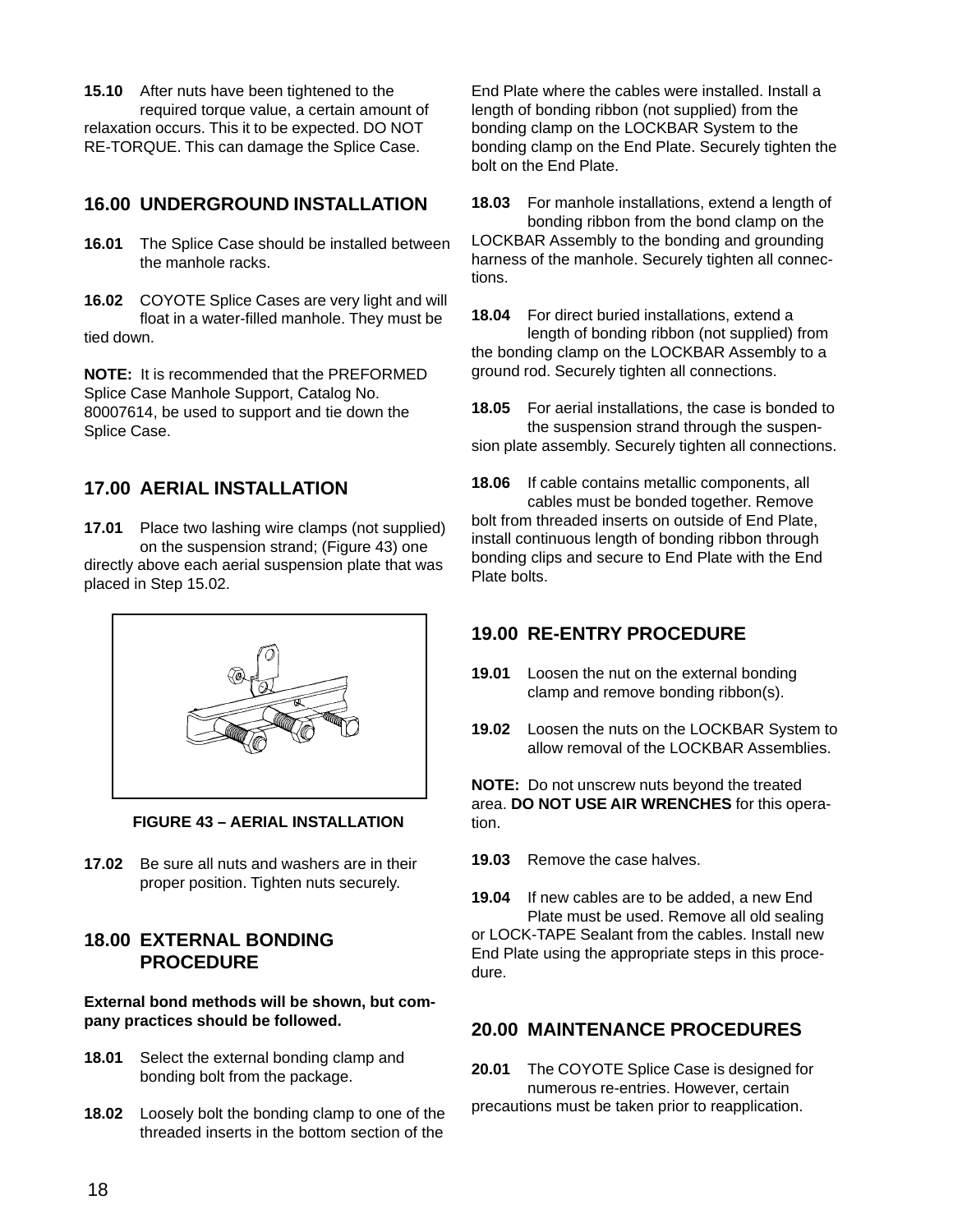**20.02** Be sure to clean shells and End Plates thoroughly to remove sand, dirt and other foreign substances.

**20.03** Any bent studs or stripped nuts should be replaced. Only use hardware supplied by Preformed Line Products.

**20.04** The shells should be lubricated prior to reapplication. A uniform thin layer is all that is necessary. Only use lubrication supplied by Preformed Line Products (Catalog No. 80801566).

**20.05** Any shells that are bent or distorted should not be used.

**20.06** Prior to reinstallation, the neoprene on the shells should be allowed to return to its original state. Warming the shells speeds up the process.

## **21.00 MEASURING CABLE FOR OLD TYPE POWER END PLATE CUT-TER AND BLADE KIT**

**21.01** Measure each cable at the location the End Plates will be applied using the Fiber Optic Measure Tape.

**21.02** To use the Fiber Optic Measure Tape, hold the tape so the index line is facing you. Then wrap the tape around the cable tightly to obtain the reference number. (See Figure 5)

If the index line falls on a line between two numbers, always use the number to the right of the line. (Figure 44)



#### **FIGURE 44 – FIBER OPTIC MEASURE TAPE**

Once you have obtained the cable diameter reference number, use the blade size table to the right of the tape and locate that number. This will indicate the blade size to be used to drill the hole in the End Plate.

**PLP TIP:** Cable will vary in diameter from place to place along its length, so be sure to measure each cable at the area where the End Plate is to be placed.

# **22.00 SAFETY CONSIDERATIONS**

**22.01** This application procedure is not intended to supersede any company construction or safety standards. This procedure is offered only to illustrate safe application for the individual. Failure to follow these procedures may result in personal injury.

**22.02** When working in the area of energized lines, extra care should be taken to prevent accidental electrical contact.

**22.03** For proper performance and personal safety, be sure to select the proper size PREFORMED Product before application.

**22.04** This product is intended for use by trained craftspeople only. This product **should not be used** by anyone who is not familiar with, and not trained to use it.